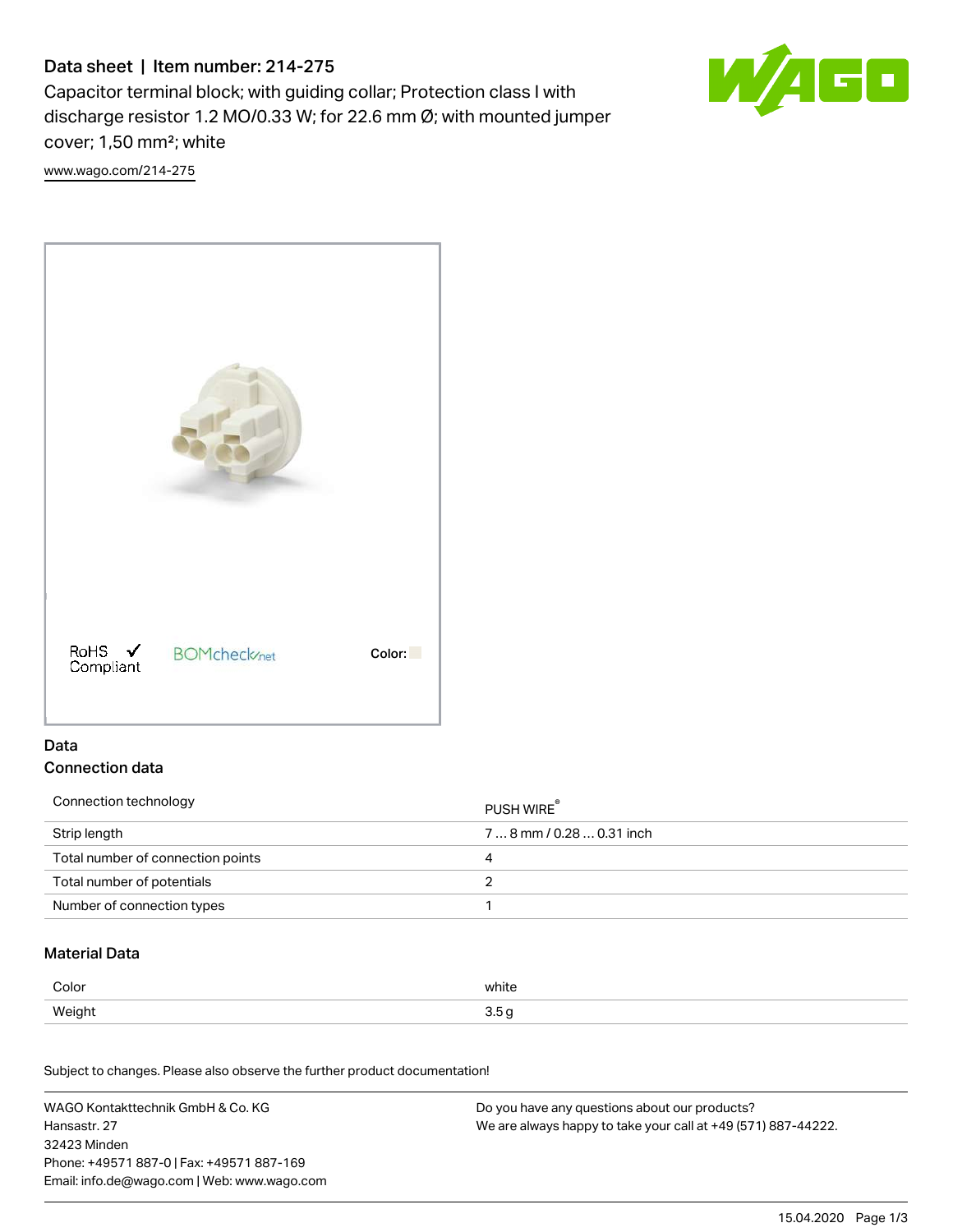

## Commercial data

| Product Group      | 8 (Misc. Chassis Mount Blocks) |
|--------------------|--------------------------------|
| Packaging type     | <b>BOX</b>                     |
| Country of origin  | CН                             |
| <b>GTIN</b>        | 4044918757348                  |
| Customs Tariff No. | 85369010000                    |

### Electrical data

### Ratings per IEC/EN 60664-1

| Rated voltage (III / 2)         | 500 V                                                                 |
|---------------------------------|-----------------------------------------------------------------------|
| Rated impulse voltage (III / 2) | 4 kV                                                                  |
| Rated voltage (II / 2)          | 250 V                                                                 |
| Rated current                   | 2 A                                                                   |
| Legend (ratings)                | $(III / 2)$ $\triangle$ Overvoltage category III / Pollution degree 2 |

### Approvals per UL 1059

| Approvals per | UL 1059 |
|---------------|---------|
|---------------|---------|

### Approvals / Certificates

#### UL-Approvals

|                            |                               |                                 | Certificate |
|----------------------------|-------------------------------|---------------------------------|-------------|
| Logo                       | Approval                      | <b>Additional Approval Text</b> | name        |
|                            | UL                            | <b>UL 1059</b>                  | 20160630-   |
| $\mathbf{F}$<br><b>SUS</b> | UL International Germany GmbH |                                 | E45172      |

### **Counterpart**

| Downloads                     |             |               |          |
|-------------------------------|-------------|---------------|----------|
| <b>Documentation</b>          |             |               |          |
| <b>Additional Information</b> |             |               |          |
| Technical explanations        | Apr 3, 2019 | pdf<br>3.6 MB | Download |

Subject to changes. Please also observe the further product documentation!

WAGO Kontakttechnik GmbH & Co. KG Hansastr. 27 32423 Minden Phone: +49571 887-0 | Fax: +49571 887-169 Email: info.de@wago.com | Web: www.wago.com Do you have any questions about our products? We are always happy to take your call at +49 (571) 887-44222.